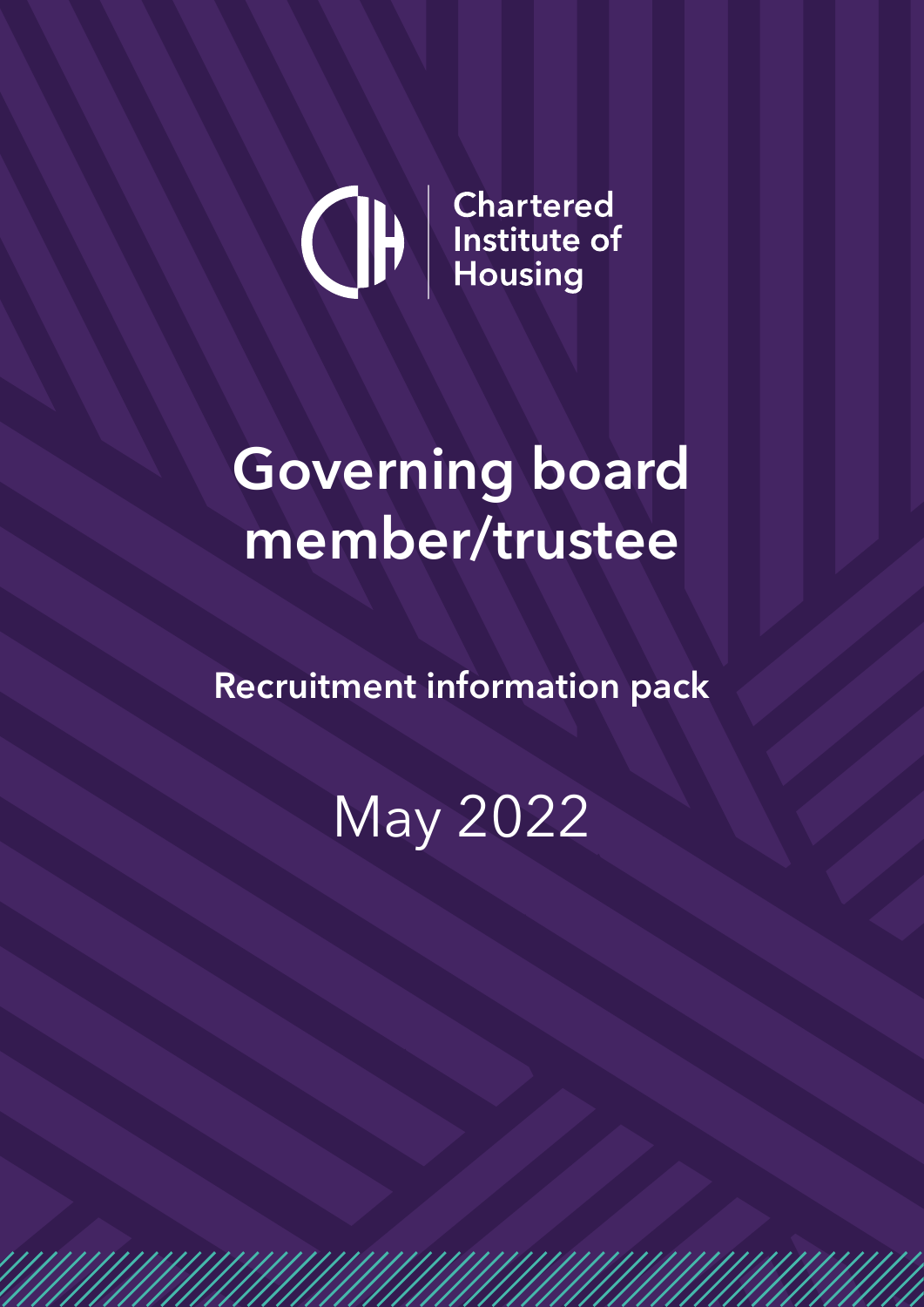

## **Foreword**

Thank you for your interest in becoming a member of CIH's governing board. These are challenging but exciting times for the organisation. Given the scale of changes taking place to across the housing sector, and the unavoidable impacts of COVID, CIH has responded by making significant and ambitious changes to our organisational plans for growth.

## **Purpose and mission**

CIH's purpose is simple. We want to provide everyone involved in housing with the skills, support and knowledge they need to be the best they can. We also want to shape housing and community agendas. To achieve these things, we want to ensure that CIH is an accountable, strategic, modern, inclusive and dynamic organisation that is both prepared to face future challenges and fit for purpose.

We therefore recommit ourselves to giving all CIH members, regardless of their race or background equal opportunities to be the best they can be in the discharge of their profession. We achieve this by implementing a framework of inclusion which embraces equal opportunities within CIH membership and the housing profession.

Our specific priorities are slightly different depending on where you are, but we strive to ensure that these three things happen:

- The right homes are built in the right places and people can afford them.
- People on lower incomes can get and maintain a decent home.
- Everyone regardless of their background has access to a decent safe place to call home and renters receive a fair good-quality service from their landlord.

## **Equality, diversity and inclusion**

CIH is fully committed to eliminating discrimination and promoting equality, diversity and inclusion. Applicants will be expected to be willing and able to make a positive contribution to the promotion and implementation of CIH's equality, diversity and inclusion policy.

Applicants will be expected to demonstrate a strong track record of achievement; will be accustomed to operating at a senior level within an organisational setting; a strong network of contacts across housing or related fields; and experience of influencing within and outside of an organisation.

If you think you have those qualities, if you are committed to professionalism and if you want to make a difference, we want to hear from you.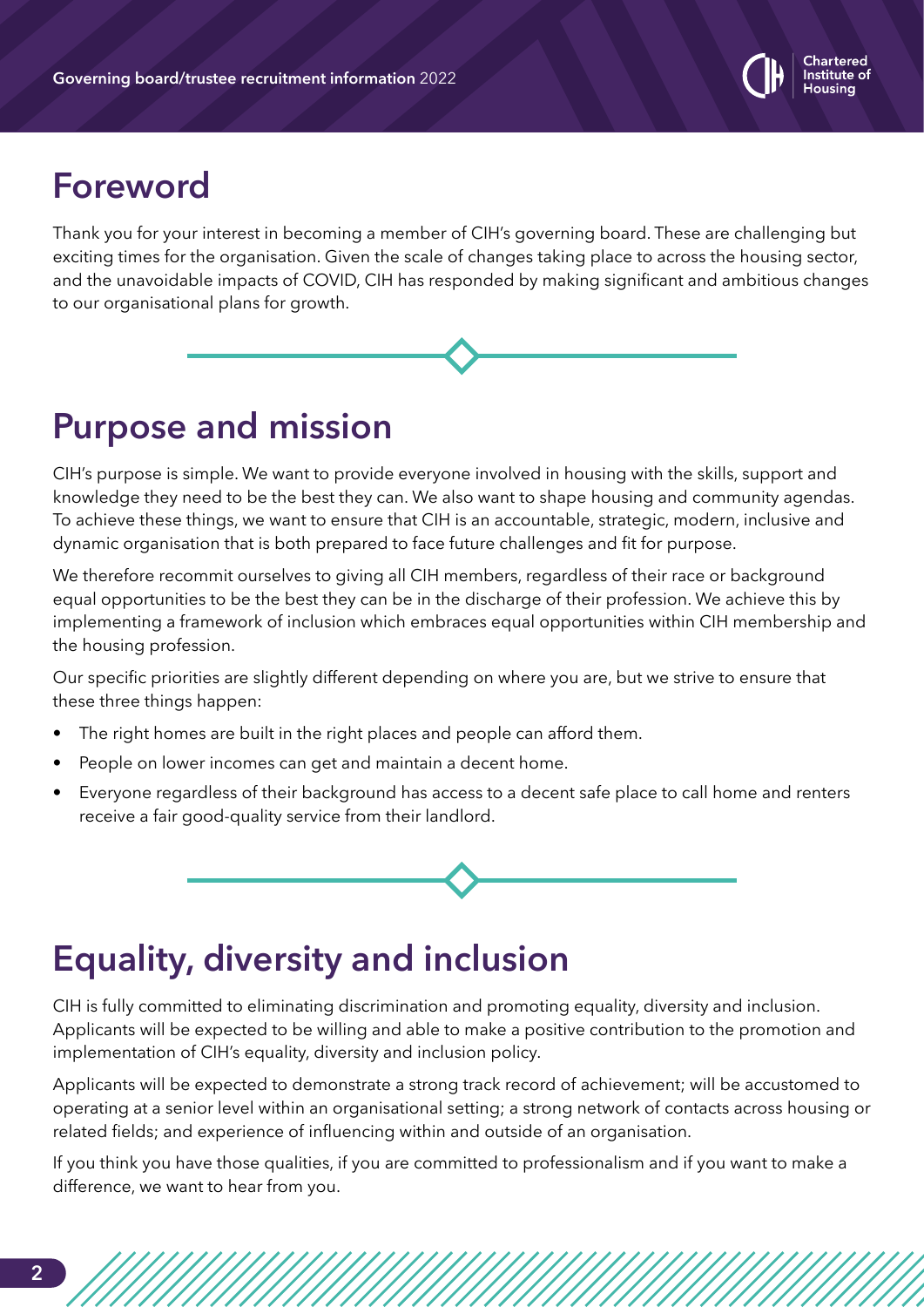

# **Introduction to the governing board**

The governing board of the Chartered Institute of Housing (CIH) is charged with the leadership and management of the business of CIH. This includes setting and driving the strategic direction of the organisation, setting priorities, ensuring performance and managing risk, accountability, viability and sustainability. Members of the governing board are the trustees of CIH.

Trustees play a critical role in the success of the organisation. All trustees operate in a non-executive manner. The executive function, including operational issues, falls to the chief executive and the senior executive team.

## The governing board oversees decisions on:

- The strategic direction to the organisation
- CIH's corporate plan, budgets, and accounts
- Management and exercising of all the powers of CIH, apart from those which can only be exercised by the wider membership in general meetings
- Ensuring the board and the whole organisation implements the equality and diversity framework through the lens of the race equality code 2020 and any other adopted quality marks.

### Trustees are responsible for:

- Contributing to the business of the governing board and establishing its overall strategic direction
- Overseeing the functions of CIH through high standards of scrutiny and challenge
- Ensuring the governing board undertakes its business with the highest standards of governance practice, transparency, and accountability.

All trustees must ensure individual and collective compliance with the CIH governance code and professional standards; they are expected to contribute fully to induction and performance appraisal requirements; and they must strive to ensure the highest standards of decision making.

The time commitment required is one to two days per calendar month. This will include regular attendance at meetings of the governing board (currently five each year), preparation for such meetings and the reading of board papers, representation of the CIH externally and on occasion attending meetings with the chief executive.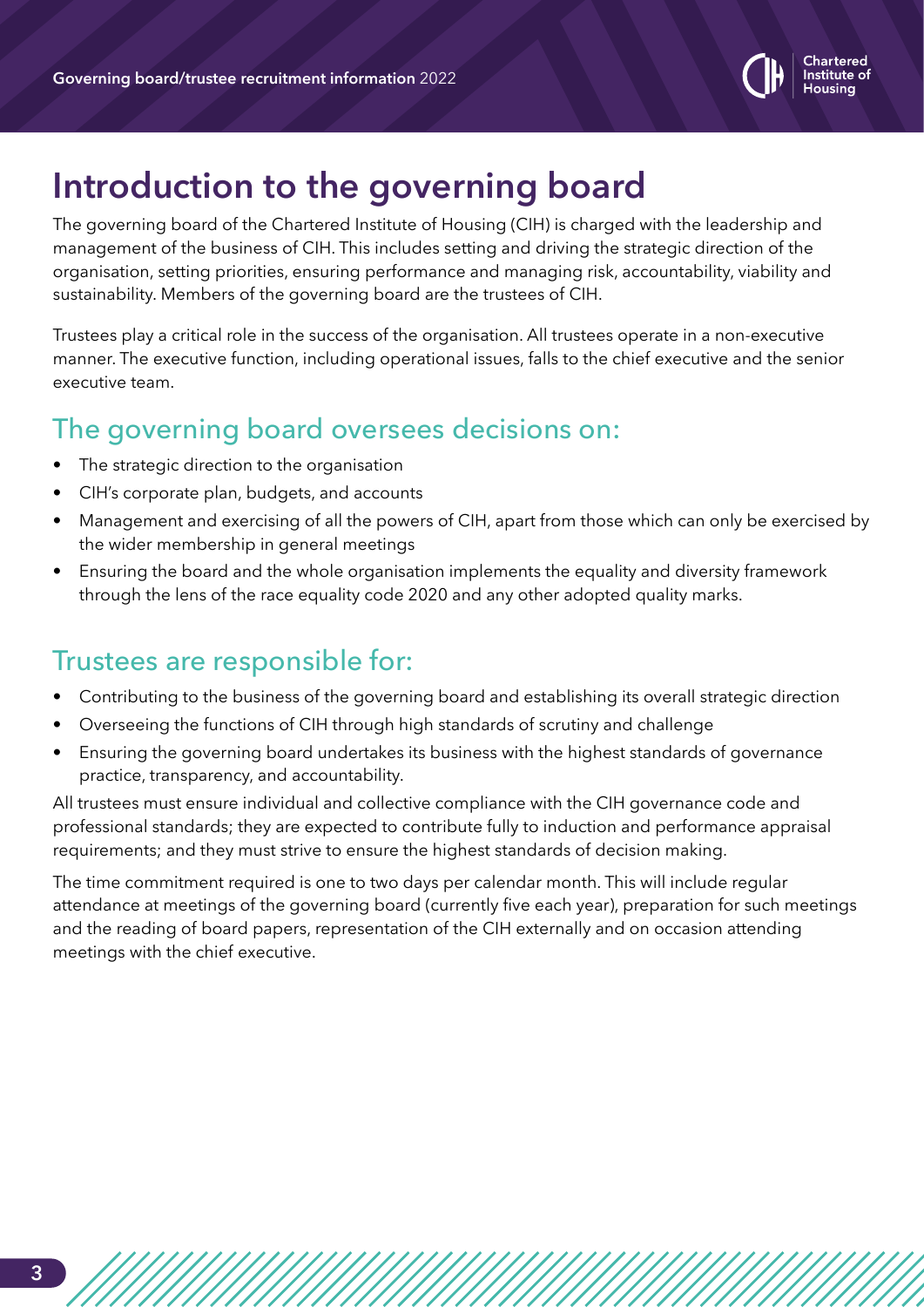

#### Trustee commitments

**Remuneration:** The role of governing board member/trustee is not accompanied by any financial remuneration, although expenses for travel may be claimed

**Location:** governing board meetings are usually held in the CIH offices in London. There will be the occasional need to travel to the Coventry office and other locations for meetings and events. CIH has offices in Scotland, Wales and Northern Ireland. Taking into consideration government guidelines, for the past two years our meetings have been held virtually. Some meetings will continue to be held virtually, some will be hybrid of in person and virtual.

**Time commitment:** The governing board has a minimum of four meetings a year and an annual general meeting (AGM)/strategy away day in September. Time commitments will also include preparation for all meetings and the reading of board papers. Board members may also be asked to chair, or be a member of, a delegated committee of the governing board.

**Term of office:** The term of office is three years. Trustees can stand for re-election to the board for an additional three-year term.

**"***Being a trustee is an opportunity to contribute to the future of CIH. Our governing board members are key figures across the whole of housing, and they make a positive difference to the housing sector.***"**

**Geraldine Howley**, chair of CIH's governing board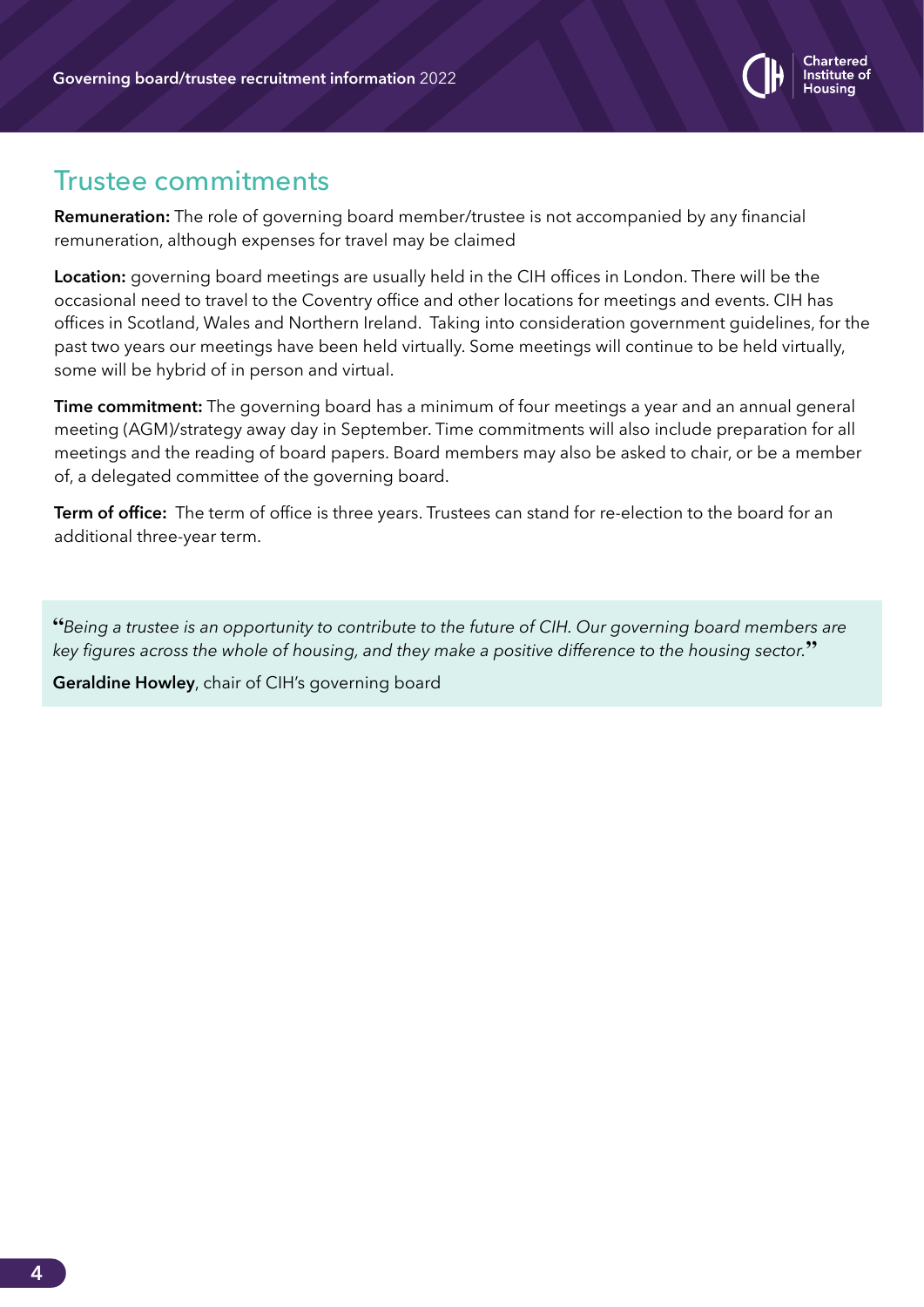

# **Role description - background in education**

Having undertaken a skills review, CIH specifically welcomes applicants with a background in education:

- Experience of offering vocational education (including qualifications and training) in a professional body and/or housing context
- Understanding of the regulatory environment and governance requirements of offering vocational education within a professional body.

Applicants will also be expected to demonstrate a strong track record of achievement and accustomed to operating at a senior level within an organisational setting. A strong network of contacts across housing or related fields and experience of influencing within and outside of an organisation is also favourable.

## Key functions include:

- Contributing fully to the business of the governing board
- Overseeing the functions of the CIH through high standards of scrutiny and challenge
- Upholding professional standards and discipline within the governing board and ensuring compliance with the code of governance and the diversity framework through adherence to the race equality code 2020, and related policies and procedures to ensure the CIH achieves its diversity targets
- Contributing to the management of the CIH's functions in line with its charter and byelaws, charitable objectives and legal obligations as an employer and a charity
- Ensuring the development and effective implementation of the CIH corporate plan and organisational strategy
- Ensuring commercial viability, effective financial and risk management within the CIH and appropriate audit
- Exercising exemplary judgement in the best interests of CIH to provide strategic direction to the organisation
- Preparing in advance, regularly attending and participating fully in governing board meetings and other CIH business meetings as appropriate
- Contributing as appropriate to delegated boards and working groups established by the governing board
- Accepting accountability for the decisions made by the governing board
- Developing effective working relationships with other trustees, CIH staff and members
- Willingness to contribute to the effectiveness of the governing board as a member of the team.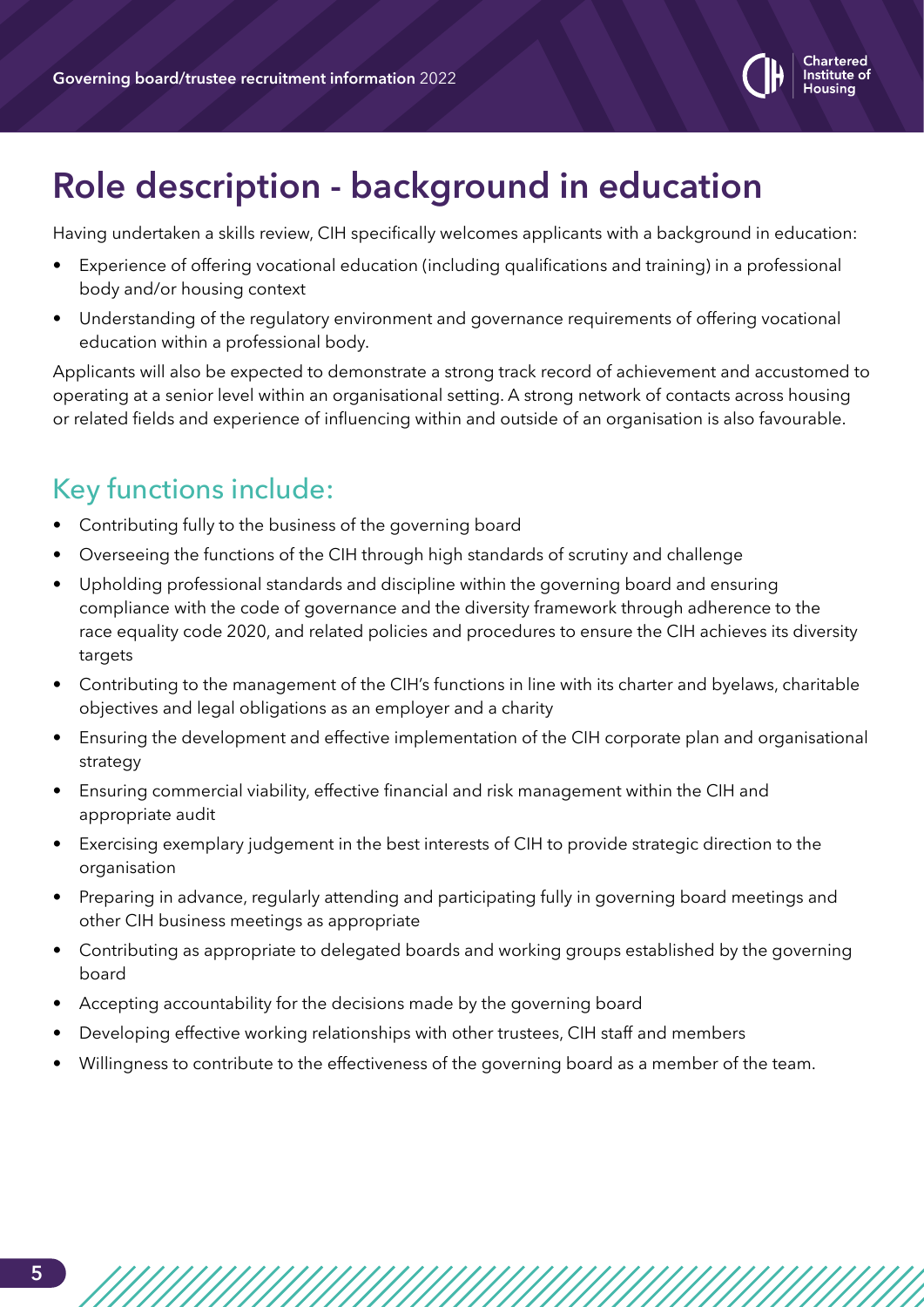

# **Skills, knowledge and experience**

## Level 1: Values

Members of the governing board are expected to:

- Understand, support and lead the organisation in the pursuit of its purpose, vision and mission
- Demonstrate full empathy with CIH's core social purpose, charitable aims, and values
- Recognise and support the characteristics of an individual-based membership organisation, demonstrating insight into the preferences and experiences of current and future members
- Be committed to the principles and practices of collective board responsibility and decision making
- Be conscientious and enthusiastic about the full range of the governing board's responsibilities and obligations
- Be committed to ensuring that the organisation is modern, inclusive, innovative and responsible, with an approach to equality and diversity that demonstrates that commitment.

## Level 2: Core skills and characteristics

Every member of the governing board needs to:

- Be able to demonstrate a strong track record of achievement in the housing industry and/or other related fields of social policy, or practice or education and training
- Be accustomed to operating at a senior level within an organisational setting and have existing board level experience.
- Have a strong network of contacts across the housing and related fields and significant experience or ability of influencing at the highest levels
- Balance competing internal and external priorities and reach balanced and reasonable judgements and decisions with others, for example the challenges of balancing the achievement of CIH's charitable objectives while ensuring commercial viability
- Possess vision and the ability to think and act strategically and align resources to organisational strategy in both the short and long term
- Have awareness and understanding of the issues facing the housing industry, in terms of the policy environments, and the practice, education and workforce landscape
- Be a highly credible individual with a strong commitment to professional standards and ethics.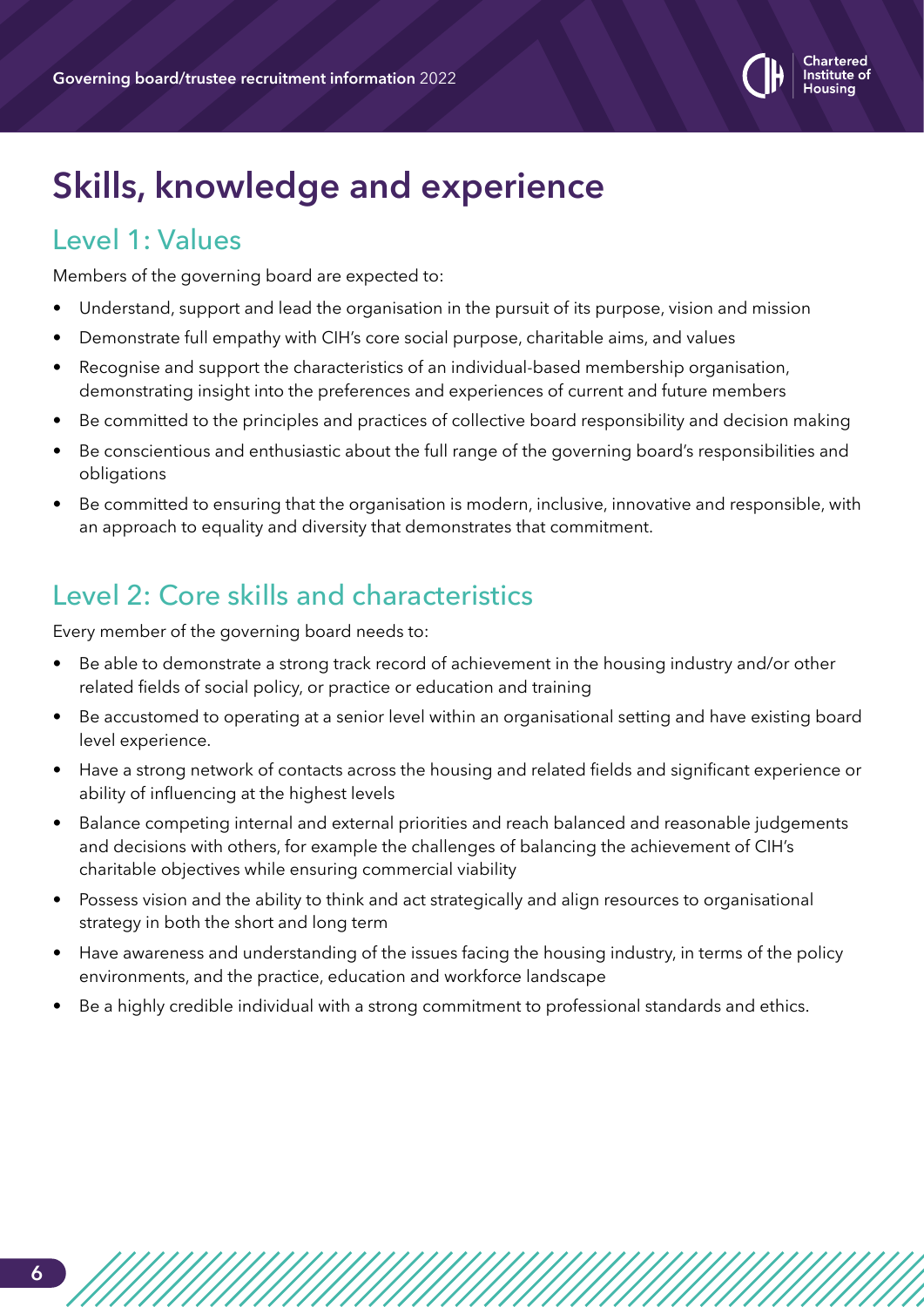

## Level 3: Business experience

Collectively, governing board members should be able to demonstrate some experience of the following:

- Leadership significant experience of leadership in successful and complex organisational environments
- Policy knowledge recognised and credible expertise in a particular field of housing or related public policy and be accustomed with influencing public policy at a senior government level
- Membership robust experience of membership organisations and delivering member value
- Asset management significant experience of overseeing complex asset management in medium/ large organisations - such as investment fund management, financial and risk management
- Change management significant experience and successful track records of large-scale transformational change programmes in either the private or public sectors
- Housing management Understanding, gained through experience, of the local authority context and strategic housing matters, including housing supply and planning
- Education expertise in the field of education, learning and development or continuing professional development, with significant experience gained over several years
- Governance considerable knowledge and experience of the principles and practice of good governance and probity standards
- Public affairs excellent skills in organisational positioning, marketing, and brand management, preferably within the charitable sector
- Financial skills significant experience of corporate financial management gained in a demanding environment
- Audit and risk a robust understanding of the audit and risk function with experience of financial and risk management gained in challenging business environments
- Commercial skills significant acumen, demonstrated over several years, of leading and delivering efficient and effective commercial strategy and business viability.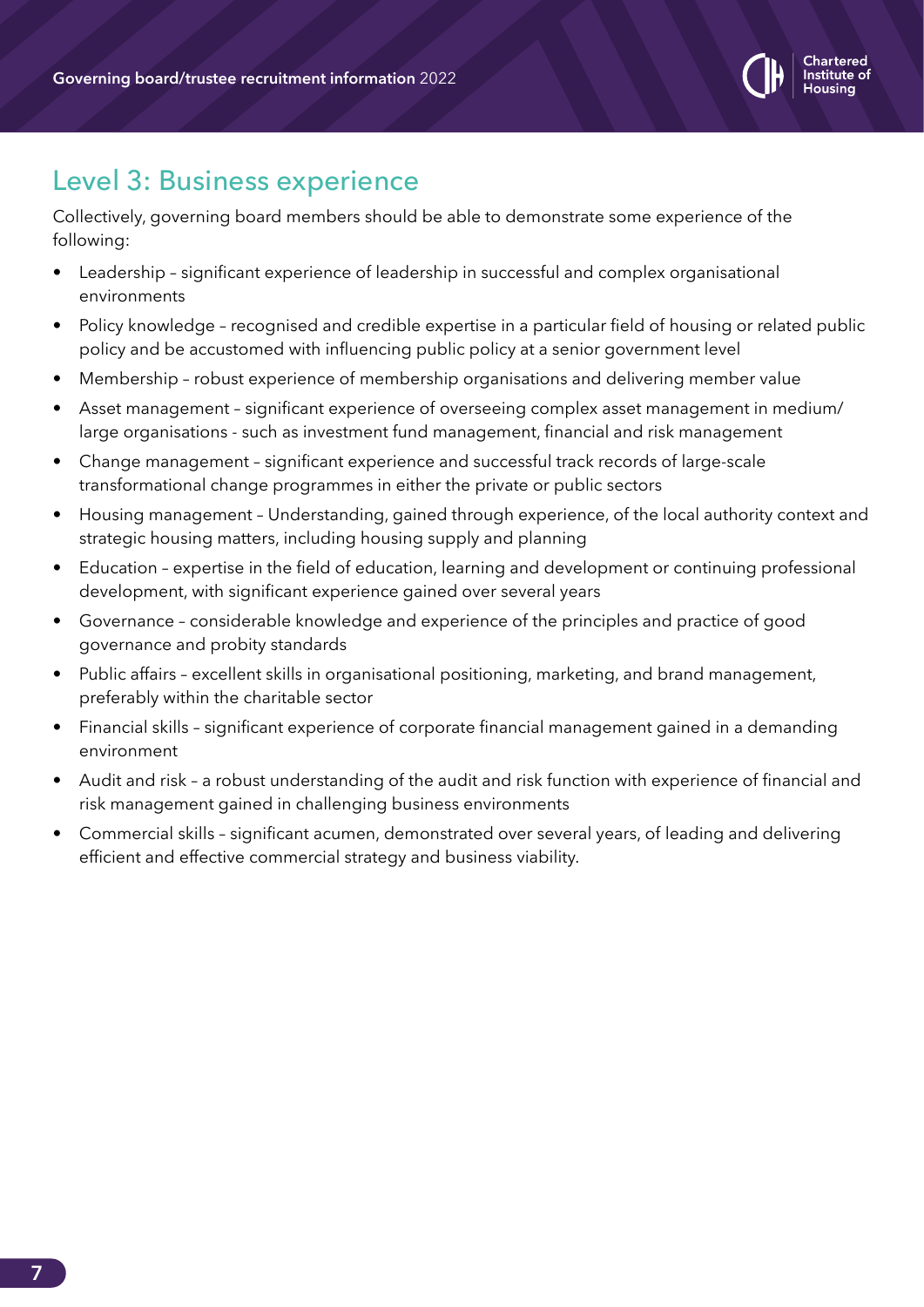

#### Level 4: Other requirements

Any CIH member can apply to be considered for a position on the governing board. Non-members can also be selected, although they will have to become CIH members before their appointment can become effective.

- Positions are voluntary and unremunerated, although reasonable expenses will be met.
- A person cannot become a member of the governing board until their appointment has been confirmed by the membership of CIH at the AGM
- Each member will be subject to the provisions of CIH's charter and byelaws and the governance framework. These deal with matters such as the retirement of trustees (with one third having to retire each year), duties and powers and removal
- The term of office is three years, and the position is subject to the provisions of CIH's charter and byelaws (addressing such matters as duties and powers, retirement and removal).

# **General information**

**We particularly welcome applicants from under-represented backgrounds within CIH. We will provide a full induction programme for all new board members which will include sector-specific information.** 

We also need to be sensitive to real or perceived dualities or conflicts of interest, so may not appoint someone who is related to, or has other close connection with, for example, a current or recent board member or member of staff, of a business partner or a competitor.

The governing board currently comprises 14 trustees. Through its chair, the audit and risk committee will report annually to the membership of CIH at the AGM including on the effectiveness of governance.

Appointments will be made on the basis of empathy, competencies, skills and experience, with an appointed recruitment panel assessing all applications. Applicants who best demonstrate the requirements set out in the job description will be invited for interview. Applicants will be required to provide references at the appropriate time.

Once the candidate is selected the recruitment panel will make its recommendations for appointment to the wider membership at the AGM in September 2022.